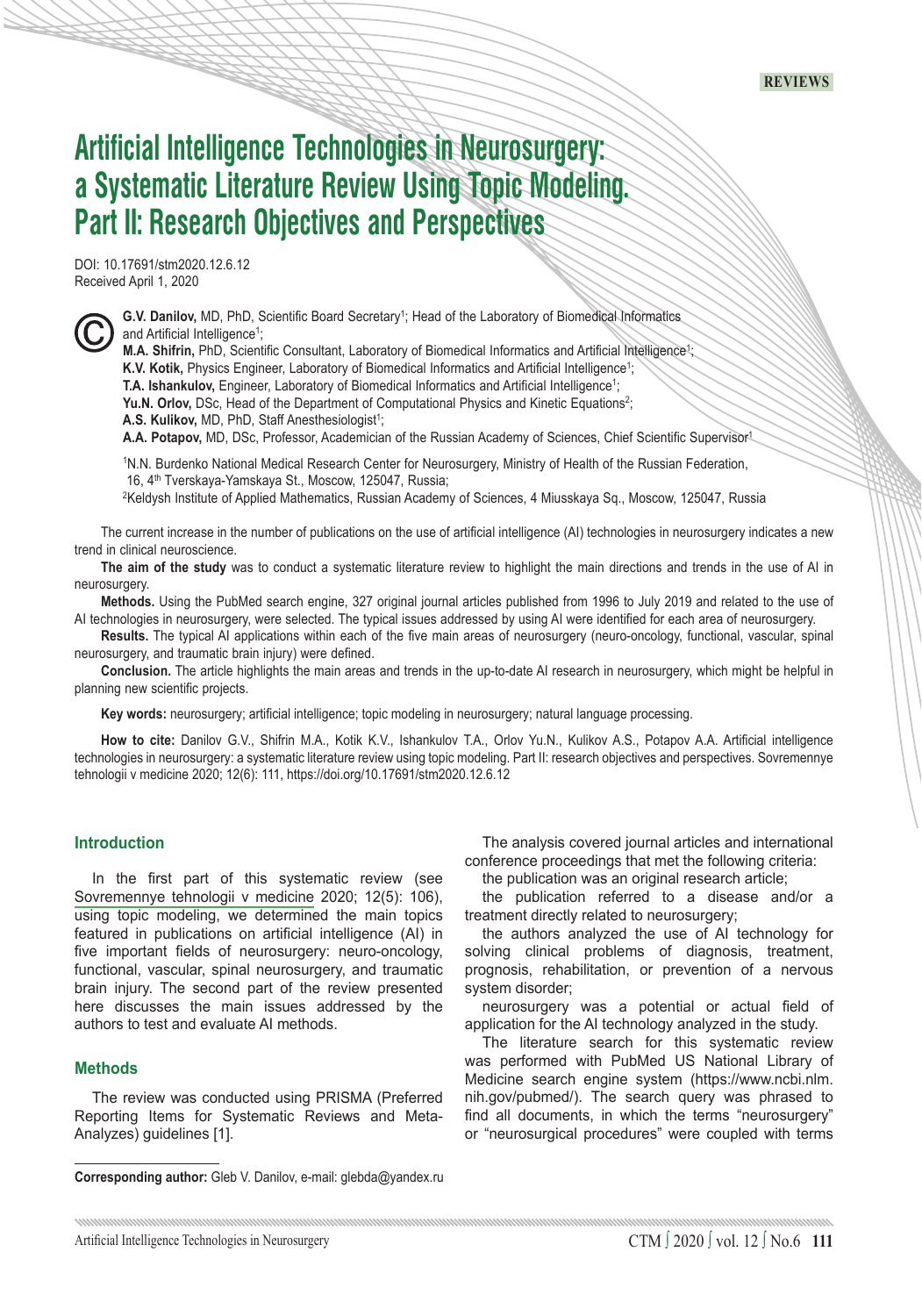# **reviews**

related to specific AI technologies (including big data analysis and machine learning) in all database fields. The exact and complete query in the PubMed search engine is given below:

*("neurosurgical procedures"[MeSH Terms] OR ("neurosurgical"[All Fields] AND Fields]) OR "neurosurgical procedures"[All Fields] OR "neurosurgery"[All Fields] OR "neurosurgery"[MeSH Terms]) AND ("artificial intelligence"[All Fields] OR "machine learning"[All Fields] OR "natural language processing"[All Fields] OR NLP[All Fields] OR "text mining"[All Fields] OR "fuzzy logic"[All Fields] OR "data mining"[All Fields] OR "big data"[All Fields] OR "topic model"[All Fields]).*

The search results from PubMed were reviewed to select original articles that met the inclusion criteria in this systematic review. The selected articles were classified according to the relevant fields of neurosurgery. The topics in these studies were preliminary outlined by experts and their number was counted. The selection process and the technical tools used in this systematic review have been detailed in Part I.

## **Results**

In accordance with the inclusion criteria, 327 papers published between 1996 and July 2019 were selected. A complete list of the 327 publications is presented in the [Appendix](https://drive.google.com/file/d/1gYSeznV3o9mncdzID54oA0s1CBNCIZYZ/view). Below, we analyze the application of AI technologies in each field of neurosurgery in more detail; typical publications illustrating the study objectives are shown in brackets.

*Application of artificial intelligence in neurooncology (133 publications).* Approximately 41% of the selected studies provide examples of using AI technologies in neuro-oncology (see Appendix). Most of data for these works were obtained from medical images (magnetic resonance imaging, computed tomography, positron emission tomography, ultrasound diagnostics, optical coherence tomography, or confocal laser microscopy) as well as from genomic sequencing and histology.

The main tasks in neurosurgical oncology attempted to be solved using AI technologies were:

segmentation and volumetry of brain structures [2, 3]; noninvasive tissue and molecular genetic differential diagnosis [4–7];

predicting complications and treatment outcomes [8, 9].

One of the unconventional AI applications in neurooncology was the analysis of research trends in neurooncology based on scientific publications. An interesting task to be solved was concerned with the brain shift during neurosurgery. The solution to this problem is of great importance for the developing technologies of intraoperative neuro-navigation.

*Application of artificial intelligence in functional neurosurgery (62 publications).* Approximately 19% of articles on the use of AI in neurosurgery address the issues of functional neurosurgery, including epilepsy surgery (see Appendix). The data in these studies were obtained from electroencephalography and electrocorticography, magnetoencephalography, medical imaging (magnetic resonance imaging, including functional imaging and resting state, positron emission tomography, single-photon emission computed tomography), as well as deep brain stimulation, video monitoring of patient's condition, medical records, biochemical and genetic analyses, wearable devices.

Among the typical tasks approached by researchers in these studies, there were:

diagnosis of epilepsy, ictal and interictal activity, seizure predictors [10-12];

functional tractography [13];

search for epileptogenesis biomarkers [14];

patient selection for epilepsy surgery [15];

predicting outcomes of epilepsy treatment [16];

Parkinson's disease diagnostics [17];

study of functional compensatory mechanisms in patients with Parkinson's disease [18];

study of movement disorders in Parkinson's disease [19];

electrophysiological identification of postural tremor and voluntary movements with essential tremor [20];

detection of targets, planning and modulating of deep brain stimulation [21];

prediction of postoperative side effects [22];

predicting the outcomes of microvascular decompression in hemifacial spasm [23];

search for electrophysiological correlates of neuropathic pain [24];

diagnosis of neuropsychiatric disorders [25];

research of episodic and semantic memory mechanisms [26];

speech-based identification of hemisphere dominance [27];

detection of the epileptogenic focus and segmentation of brain structures [28].

This section of neurosurgery is characterized by a greater variety of research tasks as compared with neuro-oncology. Predominantly, attention was paid to epilepsy and movement disorders. The principal source of data was the electrical activity of the brain as recorded not only from the scalp, but also from the cortex and deep brain structures including specific neural ensembles. Using intracranial microelectrodes, researchers were able to directly measure the electrical activity in the brain and then analyze that in studies on memory and speech.

*Application of artificial intelligence in vascular neurosurgery (44 papers).* Research in vascular neurosurgery accounted for 14% of the entire pool of retrieved publications on AI in neurosurgery (see Appendix). Most of the data were retrieved from medical images (computed tomography, including angiography, magnetic resonance imaging, digital subtraction angiography, and X-ray images) followed by the data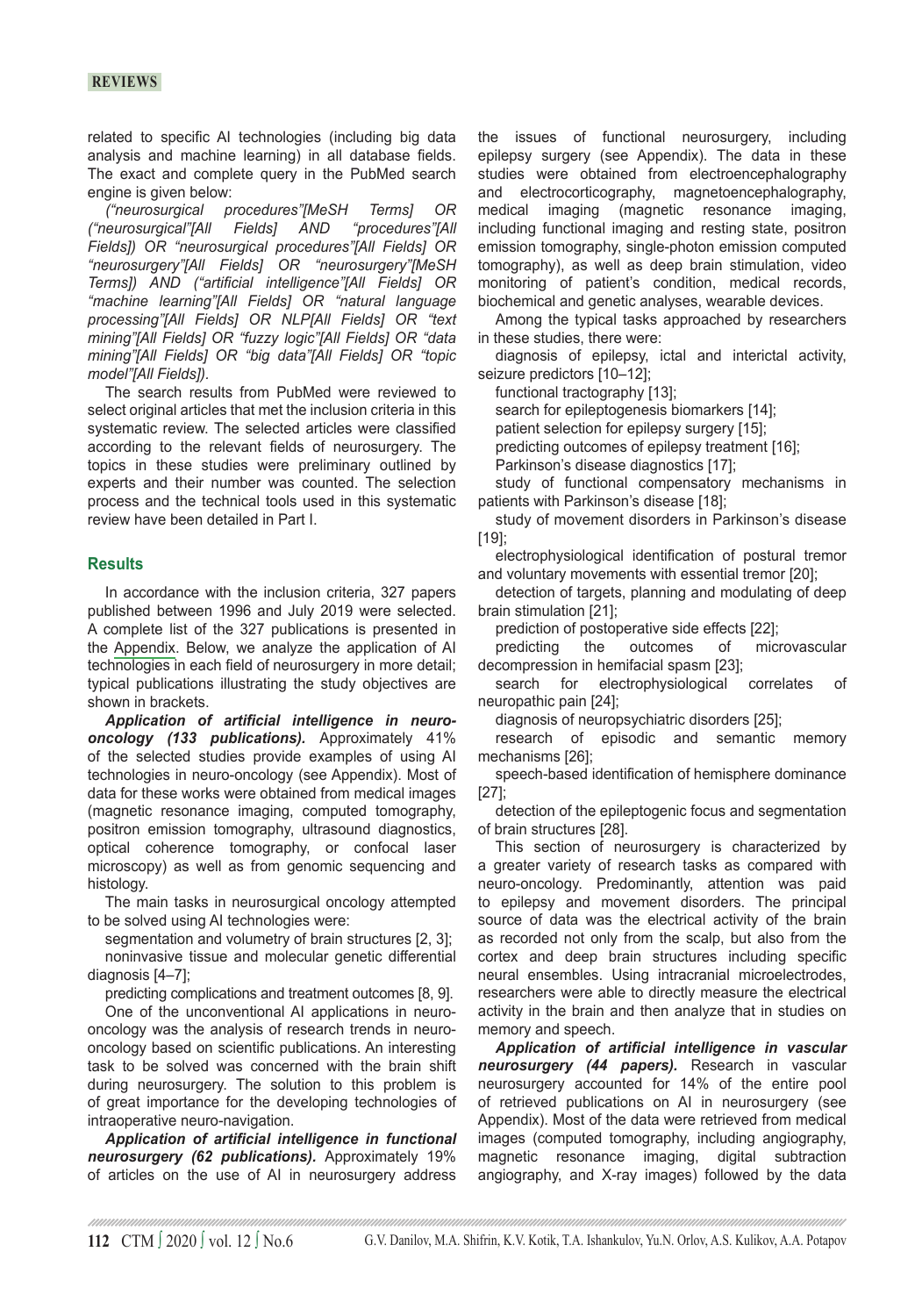from medical information systems, bedside monitor recordings, electroencephalography, stereolithography, blood tests, and social/demographic questionnaires. A non-typical source of data in this field was a study on environmental pollution.

The key tasks of the above studies were:

identification of patients with aneurysms [29];

diagnosis of unruptured aneurysms [30];

risk factors and risk assessment for aneurysm rupture (including small ones) and spontaneous intracranial hemorrhage [31];

risk assessment for cardiac disorders after aneurysmal subarachnoid hemorrhage [32];

predicting outcomes of ruptured aneurysms [33];

predicting ischemia after aneurysmal subarachnoid hemorrhage [34];

grading the severity of intracranial vascular stenosis [35];

diagnosis of atherosclerotic plaques [36];

predicting a persistent decrease in blood pressure after carotid stenting and angioplasty [37];

risk assessment for stroke after carotid artery stenting [38];

predicting perfusion deficiency [39];

segmentation of blood vessels and arteriovenous malformations [40];

predicting adverse events and outcomes of treatments for arteriovenous malformations [41];

definition, classification, and segmentation of intracranial/intracerebral hemorrhage [42];

discovering the genesis of intracranial hematomas [43]; predicting an increasing volume of hypertensive intracerebral hematoma [44];

risk assessment for intracerebral hemorrhage [42];

predicting functional outcomes of intracerebral hemorrhage [45];

predicting consciousness impairment in hemorrhagic stroke [46].

Despite the substantially smaller number of publications as compared to neuro-oncology, the field of vascular neurosurgery earned a fairly wide range of AI applications. Most of these tasks can be summarized as (i) diagnosing pathological vascular formation and (ii) predicting complications and treatment outcomes.

*Application of artificial intelligence in spinal neurosurgery (29 publications).* The use of AI in the field of spinal neurosurgery was discussed in 8% of the publications (see Appendix). The main sources of data in this area were medical images (magnetic resonance imaging, computed tomography, X-ray scans, and ultrasound images), as well as the data obtained from limb motion sensors. Special data were derived from video recordings of the surgeon's movements, as well as articles from the US National Library of Medicine. The main tasks addressed in this area of research included:

prediction of complications [47]; prediction of treatment outcomes [48]; hospital discharge options [49];

transformation of images into different modalities [50]; segmentation of bone tissue and the spine [51];

grouping of patients and interventions for spinal deformation surgery [52];

assessing the motor function in patients with cervical spine disease and lumbar stenosis of the spinal canal [53, 54];

assessing the foot drop in lumbar radiculopathy [55]; visual diagnosis of low back pain [56];

predicting the long-term use of opioids after surgery [57];

predicting the development of osteoporosis [58].

The unusual research in this category included two studies on predicting changes in the intracranial pressure in patients during spinal surgery and predicting the surgeon's actions during the intervention [59, 60].

*Application of artificial intelligence in the field of traumatic brain injury (26 publications).* In 8% of the selected studies, AI was used for issues of neuro-traumatology (see Appendix). The reported data were extracted from medical images (computed tomography, magnetic resonance imaging, and magnetic resonance imaging, and terahertz neuroimaging), electroencephalography, patient monitoring devices (including intracranial pressure sensors), clinical examinations, eye movement recordings, and genetic studies.

With a relatively small pool of AI-associated articles, traumatic brain injury is an area with multiple data sources and quite a few challenging problems related to prognosis. The main objectives of the analyzed studies were:

assessing the severity of traumatic brain injury [61]; diagnosis of impaired consciousness [62];

quantitative assessment of intracerebral changes [63]; search for biomarkers of traumatic brain injury [64];

prediction of secondary injuries, classification of adverse events and complications [65];

predicting outcomes, searching for prognostic factors [66];

evaluating autoregulation of cerebral blood flow [67]; noninvasive assessment of intracranial pressure [68].

*Other publications (various and mixed topics).*  About 10% of the studies on AI application in neurosurgery were concerned with general issues relevant to a number of neurosurgical conditions or non-specific for any disease. In these studies, medical imaging data, electrophysiological data, and other sources described above were used. For example, an analysis of infectious complications in patients in the neuro-intensive care unit.

Non-standard sources of data in this area included photographs of patients' faces, information from smartphone (to monitor neurological status), and texts of scientific publications.

*Artificial intelligence technologies used in the research.* In the above studies, both traditional approaches to classification and prediction (regression models, support vector machines, decision trees,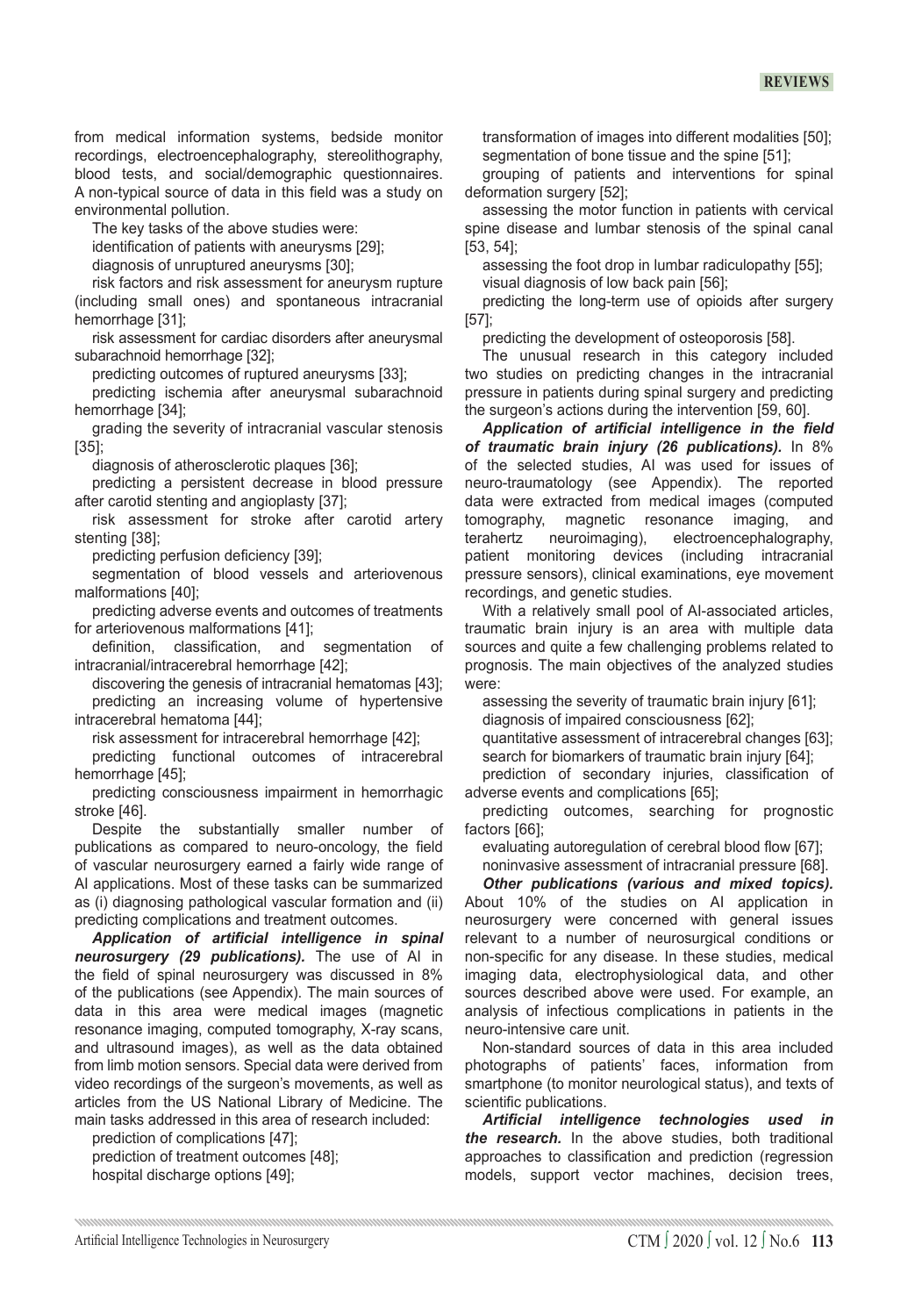and the Naive Bayes classifier) and the most recent methods (artificial neural networks and natural language processing) were used. Thus, almost the entire spectrum of modern AI technologies was involved in these studies.

# **Discussion**

According to our literature review, the majority of data concerning the use of AI technologies in neurosurgery come from neuroimaging, genome sequencing, invasive and non-invasive biosensors, and medical information systems (including unstructured data). Along with that, much less attention has been paid to the AI-based analysis of medical texts (scientific literature and medical records related to neurosurgery).

Current technologies of text analysis allow one to explore the content of medical records, highlight relevant information, and test scientific hypotheses. AI technologies can not only extract data from medical texts but also create diagnostic and predictive models based on this data [69]. An archive of electronic medical records accumulated over a long time can provide the basic material for this type of analysis. These records are currently used (with certain limitations) in retrospective studies, but their informational value is yet to be uncovered [70]. One example is the prediction of nosocomial infections following neurosurgery using Natural language processing (NLP) [71, 72]. Cohen et al. [15] showed that NLP and machine learning methods could help select candidates for surgical treatment of epilepsy and reduce the time needed to make the decision on this treatment. Generalization of risk factors for neurosurgical diseases and prediction of their clinical course by analyzing medical texts are rarely reported.

Importantly, electronic medical libraries represent an invaluable source of "big" data for research tasks. Today, generalization and critical assessment of research results using the criteria of evidence-based medicine are carried out by experts who write systematic reviews and meta-analyses [73]. As a rule, such generalization studies are labor- and time-consuming challenges; they may provide the most substantiated answers but to a very narrow range of questions. At the same time, the scientific literature of less "high quality" (from the standpoint of evidence-based medicine) contains a large amount of information that is not critically assessed by traditional evidence-based medicine methods. In surgery, including neurosurgery, the number of studies with a high level of evidence is significantly smaller than that in internal medicine [73, 74]. Therefore, analytical tools able to avoid the limitations of systematic reviews and make the most of information from thousands of published reports are of particular importance in neurosurgery. In recent years, works have appeared in which the literature on neurosurgery is analyzed and summarized using AI [75–77]. Such technologies (topic modeling) are used in this review.

Today, a common limitation of AI-assisted research in neurosurgery is a relatively small sample size (tens, hundreds, rarely thousands of observations) compared to the "big data" that has been processed by machine learning in other branches of science and industry. This data insufficiency calls into question the scalability of AI-powered solutions, even though it performs well in isolated studies. That is why research projects using AI technologies are beneficial and productive for medical research organizers who own the resource of big data.

In our opinion, when planning research using AI technologies, it is important to adhere to the principles of evidence-based medicine, which ensure the scientific validity of the obtained results and, therefore, increase their benefit to patients. Research planning and the choice of methodology are of fundamental importance and should be adequate to achieve the study objective while minimizing potential biases. In addition, technologies for analyzing large amounts of data can, to a certain extent, compensate for the methodological limitations of research in neurosurgery (for example, the inability of using randomization and double masking).

*Purpose and perspectives of artificial intelligence in neurosurgery***.** With a wide range of tasks demonstrated in this review, the application of the AI technologies can be reduced to two major areas research and clinical practice.

In research, the AI potential involves its ability to extract a lot of useful information and knowledge by making this extraction most efficient and by reducing the time of investigation. This approach overcomes the limitations of traditional mathematical statistics, which test hypotheses using much fewer data.

In clinical practice, AI can be instrumental in solving tasks of medical activities automation, i.e. accelerating, simplifying, and increasing the reliability of diagnosing diseases, making clinical decisions, and predicting possible complications and outcomes of medical interventions. Thus, AI is expected to bring an economic effect by reducing human labor costs and the time for decision-making in medicine.

A good understanding of the AI technologies perspectives justifies the efforts to develop and test these methods in research and clinical medicine.

*Interpretation of the term "artificial intelligence" in the context of medical issues.* The term "artificial intelligence" can be intuitively (but at present, erroneously) understood as "a machine capable of thinking", and in the context of medicine — literally "a robotic doctor". Neuroscience has not yet reached the understanding of human intelligence, and AI technologies have not come close to creating an "artificial brain". At present, the methods united by the concept of "artificial intelligence", solve rather traditional and pragmatic tasks, but using entirely novel technologies. Calculations based on AI methods, like the results of traditional statistical analysis, are interpreted by a medical doctor. Despite the similarity between the principles of mathematical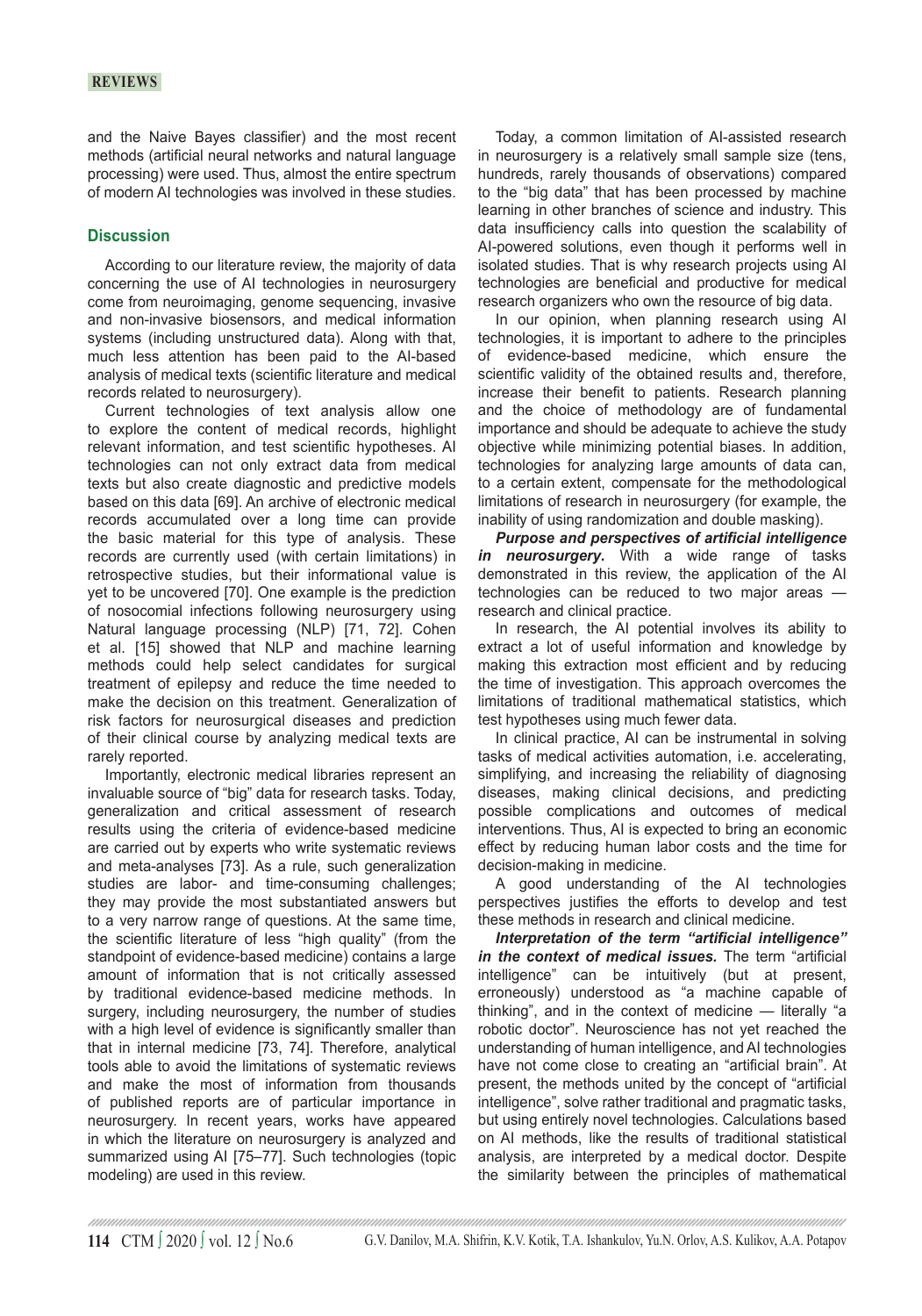algorithms and human intellectual activity, the AI methods cannot yet imitate consciousness, conscience, reflection, and other abilities of the human mind, which allow the doctor to make informed and responsible decisions. Like robotic navigation systems, microscopes, and linear accelerators, AI technologies are new tools in the doctor's arsenal. Today, they have the potential to become routine, but, for now, they cannot replace a clinician.

*Study limitations.* This work includes a large number of publications reflecting major trends in using AI in neurosurgery without addressing the issues of efficacy, safety, or economic feasibility of specific technologies under specific conditions. Thus, the authors limit their scope to stating the facts of using AI methods in various tasks without assessing the quality of these studies.

# **Conclusion**

To date, research using artificial intelligence technologies has been carried out mainly in five major areas of neurosurgery: neuro-oncology, functional, vascular, and spinal neurosurgery, and the area of traumatic brain injury. The main sources of data in these studies were neuroimaging, genome sequencing, biosensors, and medical records. The use of artificial intelligence is becoming a global scientific trend in neurosurgery, therefore, an assessment of their efficacy, safety, and applicability in the clinic is highly important.

**Authors' contributions:** G.V. Danilov, conceiving the idea, writing the manuscript, developing the research protocol and the R-based access to PubMed, articles selection, and developing the topic models using the LDA algorithm; A.A. Potapov, reviewing and editing the manuscript from the standpoint of a neurosurgeon; M.A. Shifrin, reviewing and editing the manuscript from the standpoint of an expert in medical informatics; K.V. Kotik, developing the topic models using the ARTM algorithm; Yu.N. Orlov, reviewing and editing the manuscript from the standpoint of an expert in artificial intelligence; T.A. Ishankulov, providing the Python-based access to PubMed; A.S. Kulikov, reviewing and editing the manuscript from the standpoint of a neuro-anesthesiologist.

**Research funding.** This work was supported by the Russian Foundation for Basic Research (grant 19-29- 01174).

**Conflict of interest.** There is no conflict of interest to be declared.

#### **References**

**1.**  Moher D., Shamseer L., Clarke M., Ghersi D., Liberati A., Petticrew M., Shekelle P., Stewart L.A.; PRISMA-P Group. Preferred reporting items for systematic review and meta-analysis protocols (PRISMA-P) 2015 statement. *Syst Rev* 2015; 4: 1, https://doi.org/10.1186/2046-4053-4-1.

**2.**  Charron O., Lallement A., Jarnet D., Noblet V.,

Clavier J.B., Meyer P. Automatic detection and segmentation of brain metastases on multimodal MR images with a deep convolutional neural network. *Comput Biol Med* 2018; 95: 43– 54, https://doi.org/10.1016/j.compbiomed.2018.02.004.

**3.**  Chang K., Beers A.L., Bai H.X., Brown J.M., Ly K.I., Li X., Senders J.T., Kavouridis V.K., Boaro A., Su C., Bi W.L., Rapalino O., Liao W., Shen Q., Zhou H., Xiao B., Wang Y., Zhang P.J., Pinho M.C., Wen P.Y., Batchelor T.T., Boxerman J.L., Arnaout O., Rosen B.R., Gerstner E.R., Yang L., Huang R.Y., Kalpathy-Cramer J. Automatic assessment of glioma burden: a deep learning algorithm for fully automated volumetric and bi-dimensional measurement. *Neuro Oncol* 2019; 21(11): 1412–1422, https://doi.org/10.1093/ neuonc/noz106.

**4.**  Banzato T., Causin F., Della Puppa A., Cester G., Mazzai L., Zotti A. Accuracy of deep learning to differentiate the histopathological grading of meningiomas on MR images: a preliminary study. *J Magn Reson Imaging* 2019; 50(4): 1152– 1159, https://doi.org/10.1002/jmri.26723.

**5.**  Chen X., Tong Y., Shi Z., Chen H., Yang Z., Wang Y., Chen L., Yu J. Noninvasive molecular diagnosis of craniopharyngioma with MRI-based radiomics approach. *BMC Neurol* 2019; 19(1): 6, https://doi.org/10.1186/s12883-018- 1216-z.

**6.**  Zhou H., Chang K., Bai H.X., Xiao B., Su C., Bi W.L., Zhang P.J., Senders J.T., Vallières M., Kavouridis V.K., Boaro A., Arnaout O., Yang L., Huang R.Y. Machine learning reveals multimodal MRI patterns predictive of isocitrate dehydrogenase and 1p/19q status in diffuse low- and highgrade gliomas. *J Neurooncol* 2019; 142(2): 299–307, https:// doi.org/10.1007/s11060-019-03096-0.

**7.**  Citak-Er F., Firat Z., Kovanlikaya I., Ture U., Ozturk-Isik E. Machine-learning in grading of gliomas based on multi-parametric magnetic resonance imaging at 3T. *Comput Biol Med* 2018; 99: 154–160, https://doi.org/10.1016/j. compbiomed.2018.06.009.

**8.**  Nie D., Lu J., Zhang H., Adeli E., Wang J., Yu Z., Liu L., Wang Q., Wu J., Shen D. Multi-channel 3D deep feature learning for survival time prediction of brain tumor patients using multi-modal neuroimages. *Sci Rep* 2019; 9(1): 1103, https://doi.org/10.1038/s41598-018-37387-9.

**9.**  van Niftrik C.H.B., van der Wouden F., Staartjes V.E., Fierstra J., Stienen M.N., Akeret K., Sebök M., Fedele T., Sarnthein J., Bozinov O., Krayenbühl N., Regli L., Serra C. Machine learning algorithm identifies patients at high risk for early complications after intracranial tumor surgery: registrybased cohort study. *Neurosurgery* 2019; 85(4): E756–E764, https://doi.org/10.1093/neuros/nyz145.

**10.** Park S.C., Chung C.K. Postoperative seizure outcomeguided machine learning for interictal electrocorticography in neocortical epilepsy. *J Neurophysiol* 2018; 119(6): 2265–2275, https://doi.org/10.1152/jn.00225.2017.

**11.** Verhoeven T., Coito A., Plomp G., Thomschewski A., Pittau F., Trinka E., Wiest R., Schaller K., Michel C., Seeck M., Dambre J., Vulliemoz S., van Mierlo P. Automated diagnosis of temporal lobe epilepsy in the absence of interictal spikes. *NeuroImage Clin* 2018; 17: 10–15, https://doi.org/10.1016/j. nicl.2017.09.021.

**12.** Emami A., Kunii N., Matsuo T., Shinozaki T., Kawai K., Takahashi H. Seizure detection by convolutional neural network-based analysis of scalp electroencephalography plot images. *Neuroimage Clin* 2019; 22: 101684, https://doi. org/10.1016/j.nicl.2019.101684.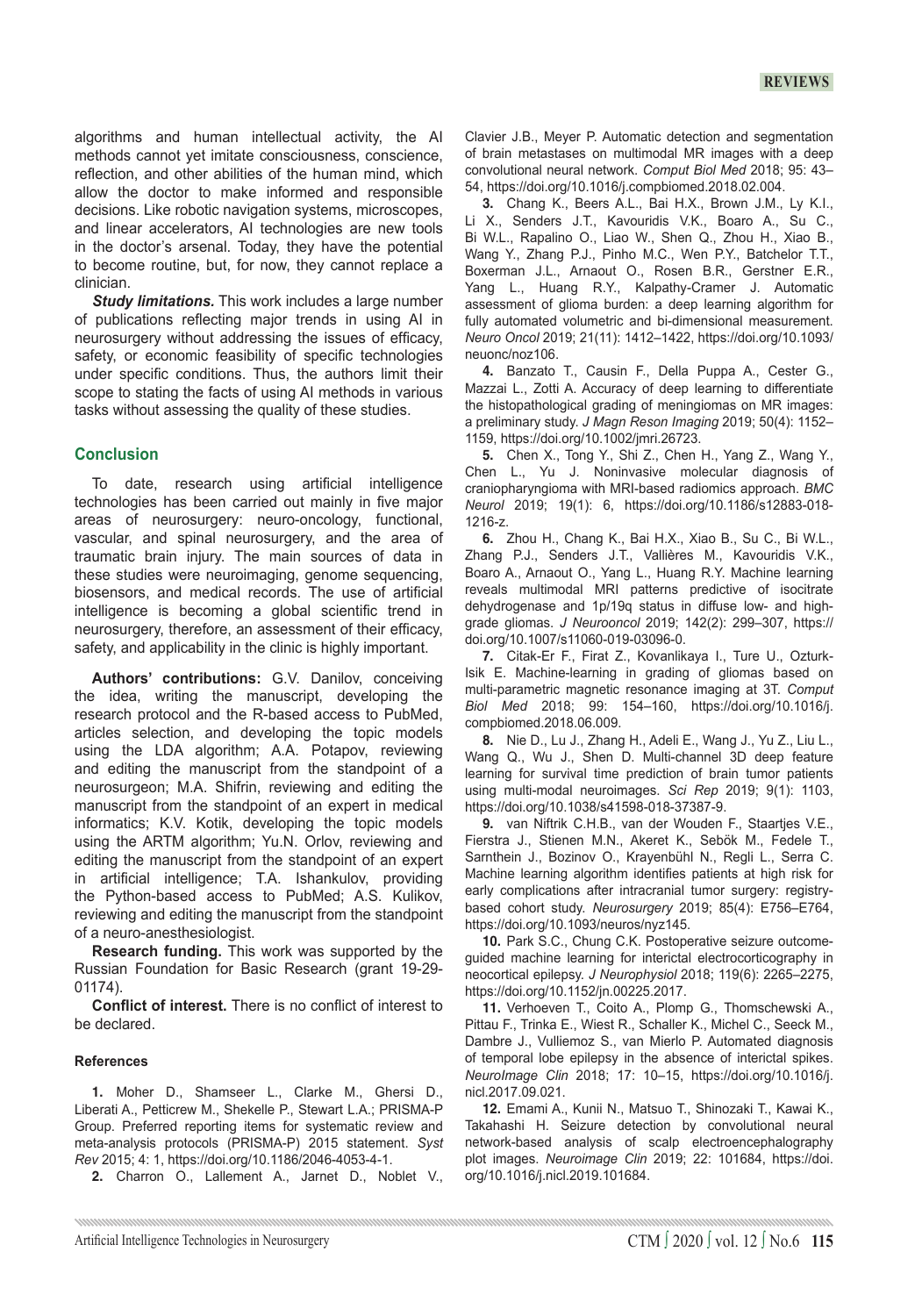### **reviews**

**13.** Trebaul L., Deman P., Tuyisenge V., Jedynak M., Hugues E., Rudrauf D., Bhattacharjee M., Tadel F., Chanteloup-Foret B., Saubat C., Reyes Mejia G.C., Adam C., Nica A., Pail M., Dubeau F., Rheims S., Trébuchon A., Wang H., Liu S., Blauwblomme T., Garcés M., De Palma L., Valentin A., Metsähonkala E.L., Petrescu A.M., Landré E., Szurhaj W., Hirsch E., Valton L., Rocamora R., Schulze-Bonhage A., Mindruta I., Francione S., Maillard L., Taussig D., Kahane P., David O. Probabilistic functional tractography of the human cortex revisited. *Neuroimage* 2018; 181: 414–429, https://doi.org/10.1016/j.neuroimage.2018.07.039.

14. Duncan D., Barisano G., Cabeen R., Sepehrband F., Garner R., Braimah A., Vespa P., Pitkänen A., Law M., Toga A.W. Analytic tools for post-traumatic epileptogenesis biomarker search in multimodal dataset of an animal model and human patients. *Front Neuroinform* 2018; 12: 86, https:// doi.org/10.3389/fninf.2018.00086.

**15.**  Cohen K.B., Glass B., Greiner H.M., Holland-Bouley K., Standridge S., Arya R., Faist R., Morita D., Mangano F., Connolly B., Glauser T., Pestian J. Methodological issues in predicting pediatric epilepsy surgery candidates through natural language processing and machine learning. *Biomed Inform Insights* 2016; 8: 11–18, https://doi.org/10.4137/bii. s38308.

**16.** Taylor P.N., Sinha N., Wang Y., Vos S.B., de Tisi J., Miserocchi A., McEvoy A.W., Winston G.P., Duncan J.S. The impact of epilepsy surgery on the structural connectome and its relation to outcome. *NeuroImage Clin* 2018; 18: 202–214, https://doi.org/10.1016/j.nicl.2018.01.028.

17. Du G., Lewis M.M., Kanekar S., Sterling N.W., He L., Kong L., Li R., Huang X. Combined diffusion tensor imaging and apparent transverse relaxation rate differentiate Parkinson disease and atypical parkinsonism. *AJNR Am J Neuroradiol* 2017; 38(5): 966–972, https://doi.org/10.3174/ajnr.A5136.

**18.** Poston K.L., YorkWilliams S., Zhang K., Cai W., Everling D., Tayim F.M., Llanes S., Menon V. Compensatory neural mechanisms in cognitively unimpaired Parkinson disease. *Ann Neurol* 2016; 79(3): 448–463, https://doi. org/10.1002/ana.24585.

19. Kuhner A., Schubert T., Cenciarini M., Wiesmeier I.K., Coenen V.A., Burgard W., Weiller C., Maurer C. Correlations between motor symptoms across different motor tasks, quantified via random forest feature classification in Parkinson's disease. *Front Neurol* 2017; 8: 607, https://doi. org/10.3389/fneur.2017.00607.

20. Tan H., Debarros J., He S., Pogosyan A., Aziz T.Z., Huang Y., Wang S., Timmermann L., Visser-Vandewalle V., Pedrosa D.J., Green A.L., Brown P. Decoding voluntary movements and postural tremor based on thalamic LFPs as a basis for closed-loop stimulation for essential tremor. *Brain Stimul* 2019; 12(4): 858–867, https://doi.org/10.1016/j. brs.2019.02.011.

21. Rajpurohit V., Danish S.F., Hargreaves E.L., Wong S. Optimizing computational feature sets for subthalamic nucleus localization in DBS surgery with feature selection. *Clin Neurophysiol* 2015; 126(5): 975–982, https://doi.org/10.1016/j. clinph.2014.05.039.

22. Baumgarten C., Zhao Y., Sauleau P., Malrain C., Jannin P., Haegelen C. Image-guided preoperative prediction of pyramidal tract side effect in deep brain stimulation: proof of concept and application to the pyramidal tract side effect induced by pallidal stimulation. *J Med Imaging (Bellingham)* 2016; 3(2): 025001, https://doi.org/10.1117/1.jmi.3.2.025001.

**23.**  Lee J.A., Kim K.H., Kong D.S., Lee S., Park S.K., Park K. Algorithm to predict the outcome of microvascular decompression for hemifacial spasm: a data-mining analysis using a decision tree. *World Neurosurg* 2019; 125: e797–e806, https://doi.org/10.1016/j.wneu.2019.01.172.

**24.**  North R.Y., Li Y., Ray P., Rhines L.D., Tatsui C.E., Rao G., Johansson C.A., Zhang H., Kim Y.H., Zhang B., Dussor G., Kim T.H., Price T.J., Dougherty P.M. Electrophysiological and transcriptomic correlates of neuropathic pain in human dorsal root ganglion neurons. *Brain* 2019; 142(5): 1215–1226, https:// doi.org/10.1093/brain/awz063.

**25.** O'Halloran R., Kopell B.H., Sprooten E., Goodman W.K., Frangou S. Multimodal neuroimaging-informed clinical applications in neuropsychiatric disorders. *Front Psychiatry* 2016; 7: 63, https://doi.org/10.3389/fpsyt.2016.00063.

**26.** Weidemann C.T., Kragel J.E., Lega B.C., Worrell G.A., Sperling M.R., Sharan A.D., Jobst B.C., Khadjevand F., Davis K.A., Wanda P.A., Kadel A., Rizzuto D.S., Kahana M.J. Neural activity reveals interactions between episodic and semantic memory systems during retrieval. *J Exp Psychol Gen* 2019; 148(1): 1–12, https://doi.org/10.1037/xge0000480.

27. Gazit T., Andelman F., Glikmann-Johnston Y., Gonen T., Solski A., Shapira-Lichter I., Ovadia M., Kipervasser S., Neufeld M.Y., Fried I., Hendler T., Perry D. Probabilistic machine learning for the evaluation of presurgical language dominance. *J Neurosurg* 2016; 125(2): 481–493, https://doi. org/10.3171/2015.7.jns142568.

**28.** Yang C., Wang Q., Wu W., Xue Y., Lu W., Wu S. Thalamic segmentation based on improved fuzzy connectedness in structural MRI. *Comput Biol Med* 2015; 66: 222–234, https://doi.org/10.1016/j.compbiomed.2015.09.002.

29. Park A., Chute C., Rajpurkar P., Lou J., Ball R.L., Shpanskaya K., Jabarkheel R., Kim L.H., McKenna E., Tseng J., Ni J., Wishah F., Wittber F., Hong D.S., Wilson T.J., Halabi S., Basu S., Patel B.N., Lungren M.P., Ng A.Y., Yeom K.W. Deep learning-assisted diagnosis of cerebral aneurysms using the HeadXNet model. *JAMA Netw Open* 2019; 2(6): e195600, https://doi.org/10.1001/ jamanetworkopen.2019.5600.

**30.** Tutino V.M., Poppenberg K.E., Li L., Shallwani H., Jiang K., Jarvis J.N., Sun Y., Snyder K.V., Levy E.I., Siddiqui A.H., Kolega J., Meng H. Biomarkers from circulating neutrophil transcriptomes have potential to detect unruptured intracranial aneurysms. *J Transl Med* 2018; 16(1): 373, https:// doi.org/10.1186/s12967-018-1749-3.

**31.** Liu J., Chen Y., Lan L., Lin B., Chen W., Wang M., Li R., Yang Y., Zhao B., Hu Z., Duan Y. Prediction of rupture risk in anterior communicating artery aneurysms with a feed-forward artificial neural network. *Eur Radiol* 2018; 28(8): 3268–3275, https://doi.org/10.1007/s00330-017-5300-3.

**32.**  Megjhani M., Kaffashi F., Terilli K., Alkhachroum A., Esmaeili B., Doyle K.W., Murthy S., Velazquez A.G., Connolly E.S. Jr., Roh D.J., Agarwal S., Loparo K.A., Claassen J., Boehme A., Park S. Heart rate variability as a biomarker of neurocardiogenic injury after subarachnoid hemorrhage. *Neurocrit Care* 2020; 32(1): 162–171, https://doi. org/10.1007/s12028-019-00734-3.

33. Rubbert C., Patil K.R., Beseoglu K., Mathys C., May R., Kaschner M.G., Sigl B., Teichert N.A., Boos J., Turowski B., Caspers J. Prediction of outcome after aneurysmal subarachnoid haemorrhage using data from patient admission. *Eur Radiol* 2018; 28(12): 4949–4958, https://doi.org/10.1007/ s00330-018-5505-0.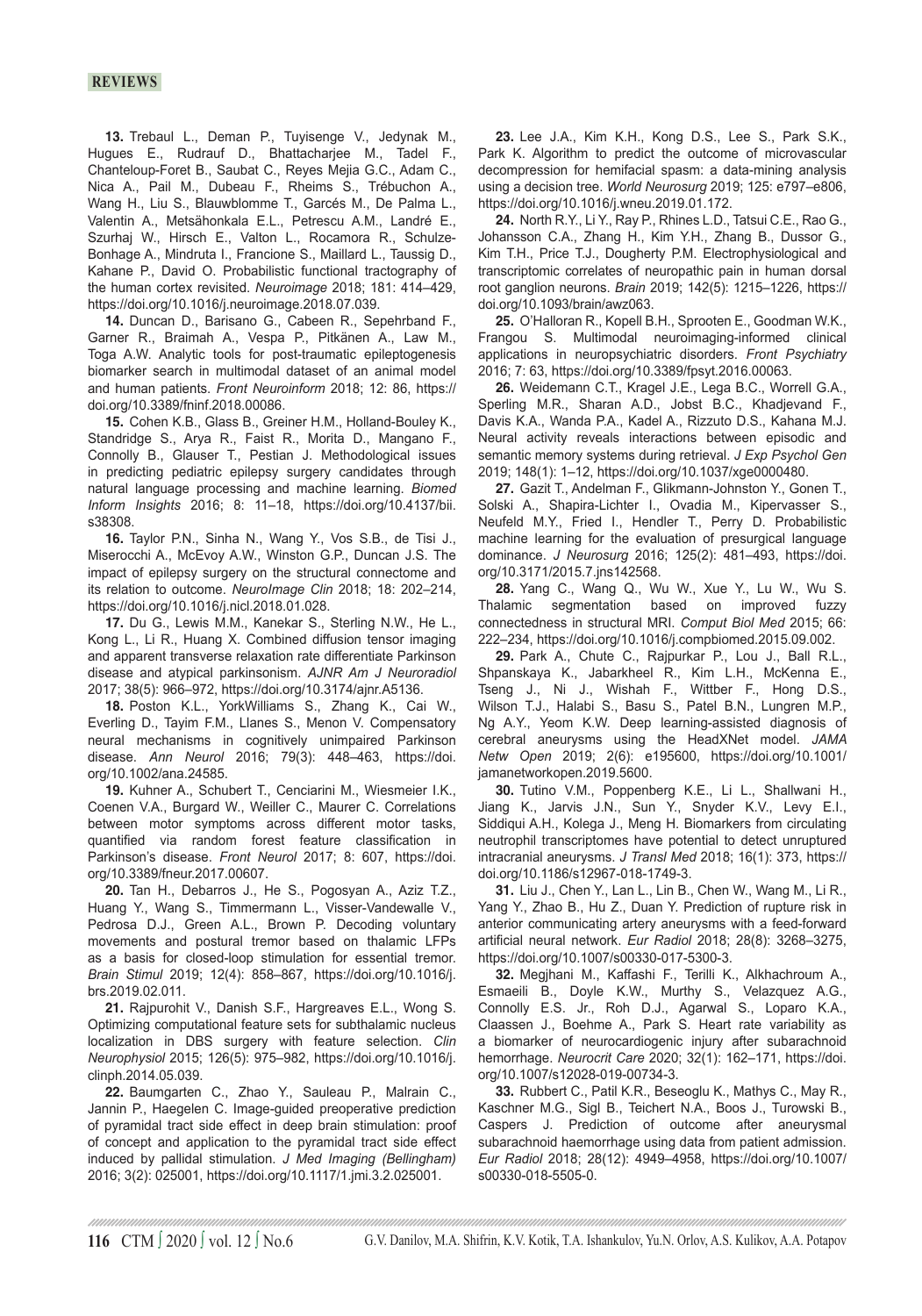34. Park S., Megjhani M., Frey H.P., Grave E., Wiggins C., Terilli K.L., Roh D.J., Velazquez A., Agarwal S., Connolly E.S. Jr., Schmidt J.M., Claassen J., Elhadad N. Predicting delayed cerebral ischemia after subarachnoid hemorrhage using physiological time series data. *J Clin Monit Comput* 2019; 33(1): 95–105, https://doi.org/10.1007/s10877- 018-0132-5.

**35.** Waddle S.L., Juttukonda M.R., Lants S.K., Davis L.T., Chitale R., Fusco M.R., Jordan L.C., Donahue M.J. Classifying intracranial stenosis disease severity from functional MRI data using machine learning. *J Cereb Blood Flow Metab* 2019; 40(4): 705–719, https://doi.org/10.1177/0271678X19848098.

**36.**  Chihara H., Oishi N., Ishii A., Munemitsu T., Arai D., Ikeda H., Miyamoto S. In vivo detection of atherosclerotic plaque using non-contact and label-free near-infrared hyperspectral imaging. *Atherosclerosis* 2016; 250: 106–113, https://doi.org/10.1016/j.atherosclerosis.2016.04.029.

**37.**  Jeon J.P., Kim C., Oh B.D., Kim S.J., Kim Y.S. Prediction of persistent hemodynamic depression after carotid angioplasty and stenting using artificial neural network model. *Clin Neurol Neurosurg* 2018; 164: 127–131, https://doi. org/10.1016/j.clineuro.2017.12.005.

**38.**  Ichinose N., Hama S., Tsuji T., Soh Z., Hayashi H., Kiura Y., Sakamoto S., Okazaki T., Ishii D., Shinagawa K., Kurisu K. Predicting ischemic stroke after carotid artery stenting based on proximal calcification and the jellyfish sign. *J Neurosurg* 2018; 128(5): 1280–1288, https://doi. org/10.3171/2017.1.jns162379.

**39.** Vargas J., Spiotta A., Chatterjee A.R. Initial experiences with artificial neural networks in the detection of computed tomography perfusion deficits. *World Neurosurg* 2018; 124: e10–e16, https://doi.org/10.1016/j.wneu.2018.10.084.

**40.**  Livne M., Rieger J., Aydin O.U., Taha A.A., Akay E.M., Kossen T., Sobesky J., Kelleher J.D., Hildebrand K., Frey D., Madai V.I. A U-net deep learning framework for high performance vessel segmentation in patients with cerebrovascular disease. *Front Neurosci* 2019; 13: 97, https:// doi.org/10.3389/fnins.2019.00097.

**41.** Asadi H., Kok H.K., Looby S., Brennan P., O'Hare A., Thornton J. Outcomes and complications after endovascular treatment of brain arteriovenous malformations: a prognostication attempt using artificial intelligence. *World Neurosurg* 2016; 96: 562–569.e1, https://doi.org/10.1016/j. wneu.2016.09.086.

**42.** Scherer M., Cordes J., Younsi A., Sahin Y.A., Götz M., Möhlenbruch M., Stock C., Bösel J., Unterberg A., Maier-Hein K., Orakcioglu B. Development and validation of an automatic segmentation algorithm for quantification of intracerebral hemorrhage. *Stroke* 2016; 47(11): 2776–2782, https://doi.org/10.1161/strokeaha.116.013779.

**43.** Zhang Y., Zhang B., Liang F., Liang S., Zhang Y., Yan P., Ma C., Liu A., Guo F., Jiang C. Radiomics features on non-contrast-enhanced CT scan can precisely classify AVMrelated hematomas from other spontaneous intraparenchymal hematoma types. *Eur Radiol* 2019; 29(4): 2157–2165, https:// doi.org/10.1007/s00330-018-5747-x.

**44.**  Ma C., Zhang Y., Niyazi T., Wei J., Guocai G., Liu J., Liang S., Liang F., Yan P., Wang K., Jiang C. Radiomics for predicting hematoma expansion in patients with hypertensive intraparenchymal hematomas. *Eur J Radiol* 2019; 115: 10–15, https://doi.org/10.1016/j.ejrad.2019.04.001.

**45.** Gupta V.P., Garton A.L.A., Sisti J.A., Christophe B.R., Lord A.S., Lewis A.K., Frey H.P., Claassen J., Connolly E.S. Jr. Prognosticating functional outcome after intracerebral hemorrhage: the ICHOP Score. *World Neurosurg* 2017; 101: 577–583, https://doi.org/10.1016/j.wneu.2017.02.082.

**46.** Zhang L., Li J., Yin K., Jiang Z., Li T., Hu R., Yu Z., Feng H., Chen Y. Computed tomography angiography-based analysis of high-risk intracerebral haemorrhage patients by employing a mathematical model. *BMC Bioinformatics* 2019; 20(Suppl 7): 193, https://doi.org/10.1186/s12859-019-2741-5.

**47.** Kim J.S., Merrill R.K., Arvind V., Kaji D., Pasik S.D., Nwachukwu C.C., Vargas L., Osman N.S., Oermann E.K., Caridi J.M., Cho S.K. Examining the ability of artificial neural networks machine learning models to accurately predict complications following posterior lumbar spine fusion. *Spine (Phila Pa 1976)* 2018; 43(12): 853–860, https://doi. org/10.1097/brs.0000000000002442.

**48.**  Merali Z.G., Witiw C.D., Badhiwala J.H., Wilson J.R., Fehlings M.G. Using a machine learning approach to predict outcome after surgery for degenerative cervical myelopathy. *PLoS One* 2019; 14(4): e0215133, https://doi.org/10.1371/ journal.pone.0215133.

**49.** Karhade A.V., Ogink P., Thio Q., Broekman M., Cha T., Gormley W.B., Hershman S., Peul W.C., Bono C.M., Schwab J.H. Development of machine learning algorithms for prediction of discharge disposition after elective inpatient surgery for lumbar degenerative disc disorders. *Neurosurg Focus* 2018; 45(5): E6, https://doi. org/10.3171/2018.8.focus18340.

**50.** Galbusera F., Bassani T., Casaroli G., Gitto S., Zanchetta E., Costa F., Sconfienza L.M. Generative models: an upcoming innovation in musculoskeletal radiology? A preliminary test in spine imaging. *Eur Radiol Exp* 2018; 2(1): 29, https://doi.org/10.1186/s41747-018-0060-7.

51. Burström G., Buerger C., Hoppenbrouwers J., Nachabe R., Lorenz C., Babic D., Homan R., Racadio J.M., Grass M., Persson O., Edström E., Elmi Terander A. Machine learning for automated 3-dimensional segmentation of the spine and suggested placement of pedicle screws based on intraoperative cone-beam computer tomography. *J Neurosurg Spine* 2019; 31(1): 147–154, https://doi.org/10.3171/2018.12. spine181397.

**52.** Ames C.P., Smith J.S., Pellisé F., Kelly M., Alanay A., Acaroğlu E., Pérez-Grueso F.J.S., Kleinstück F., Obeid I., Vila-Casademunt A., Shaffrey C.I. Jr., Burton D., Lafage V., Schwab F., Shaffrey C.I. Sr., Bess S., Serra-Burriel M.; European Spine Study Group, International Spine Study Group. Artificial intelligence based hierarchical clustering of patient types and intervention categories in adult spinal deformity surgery: towards a new classification scheme that predicts quality and value. *Spine (Phila Pa 1976)* 2019; 44(13): 915–926, https://doi.org/10.1097/brs.0000000000002974.

**53.** Lee S.I., Huang A., Mortazavi B., Li C., Hoffman H.A., Garst J., Lu D.S., Getachew R., Espinal M., Razaghy M., Ghalehsari N., Paak B.H., Ghavam A.A., Afridi M., Ostowari A., Ghasemzadeh H., Lu D.C., Sarrafzadeh M. Quantitative assessment of hand motor function in cervical spinal disorder patients using target tracking tests. *J Rehabil Res Dev* 2016; 53(6): 1007–1022, https://doi.org/10.1682/ jrrd.2014.12.0319.

**54.**  Lee S.I., Park E., Huang A., Mortazavi B., Garst J.H., Jahanforouz N., Espinal M., Siero T., Pollack S., Afridi M., Daneshvar M., Ghias S., Lu D.C., Sarrafzadeh M. Objectively quantifying walking ability in degenerative spinal disorder patients using sensor equipped smart shoes. *Med Eng Phys*